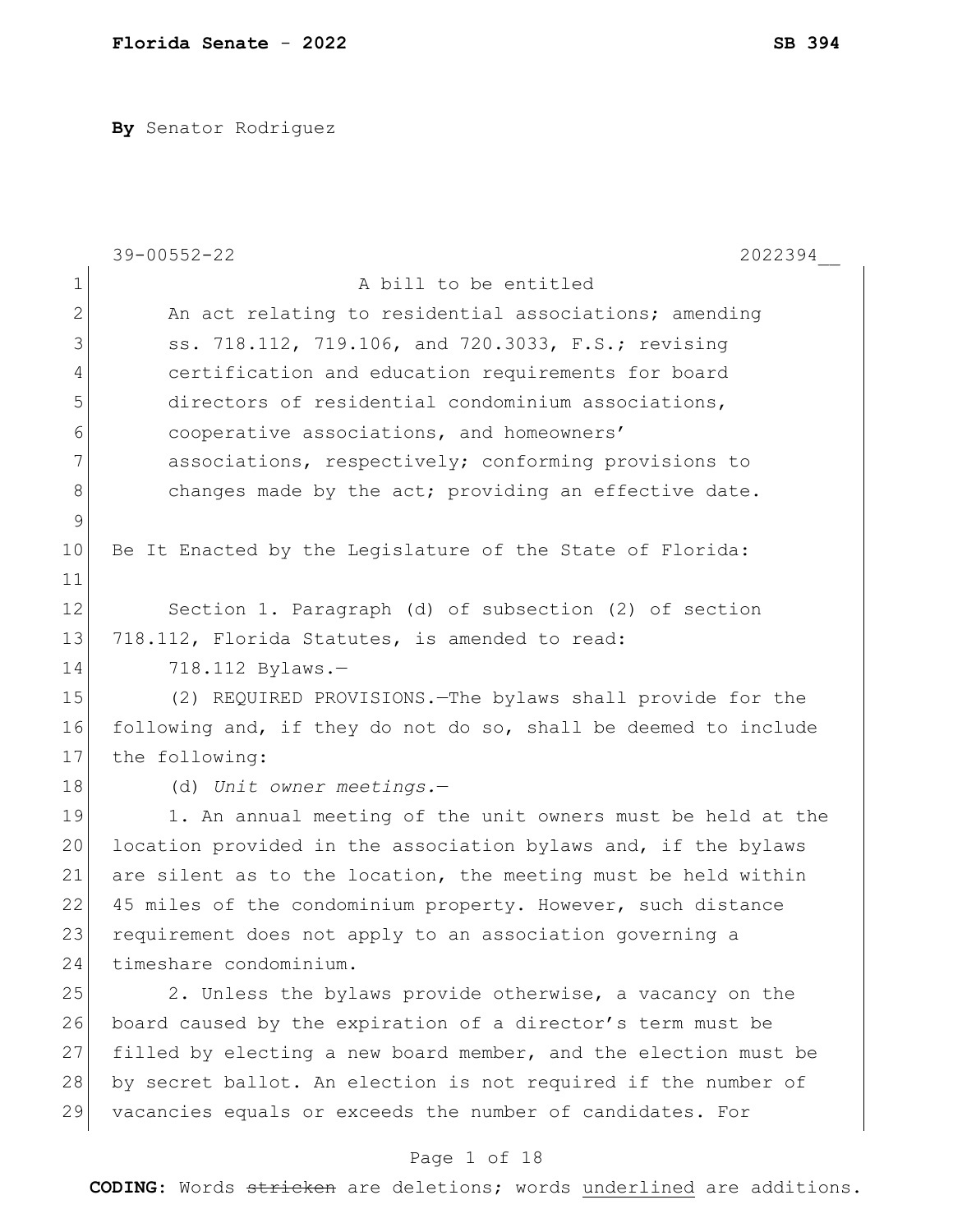39-00552-22 2022394\_\_

 purposes of this paragraph, the term "candidate" means an eligible person who has timely submitted the written notice, as 32 described in sub-subparagraph  $4.a.,$  of his or her intention to become a candidate. Except in a timeshare or nonresidential condominium, or if the staggered term of a board member does not expire until a later annual meeting, or if all members' terms would otherwise expire but there are no candidates, the terms of all board members expire at the annual meeting, and such members may stand for reelection unless prohibited by the bylaws. Board members may serve terms longer than 1 year if permitted by the bylaws or articles of incorporation. A board member may not serve more than 8 consecutive years unless approved by an 42 affirmative vote of unit owners representing two-thirds of all 43 votes cast in the election or unless there are not enough eligible candidates to fill the vacancies on the board at the time of the vacancy. Only board service that occurs on or after July 1, 2018, may be used when calculating a board member's term limit. If the number of board members whose terms expire at the 48 annual meeting equals or exceeds the number of candidates, the candidates become members of the board effective upon the adjournment of the annual meeting. Unless the bylaws provide otherwise, any remaining vacancies shall be filled by the affirmative vote of the majority of the directors making up the 53 newly constituted board even if the directors constitute less than a quorum or there is only one director. In a residential condominium association of more than 10 units or in a residential condominium association that does not include 57 timeshare units or timeshare interests, co-owners of a unit may not serve as members of the board of directors at the same time

### Page 2 of 18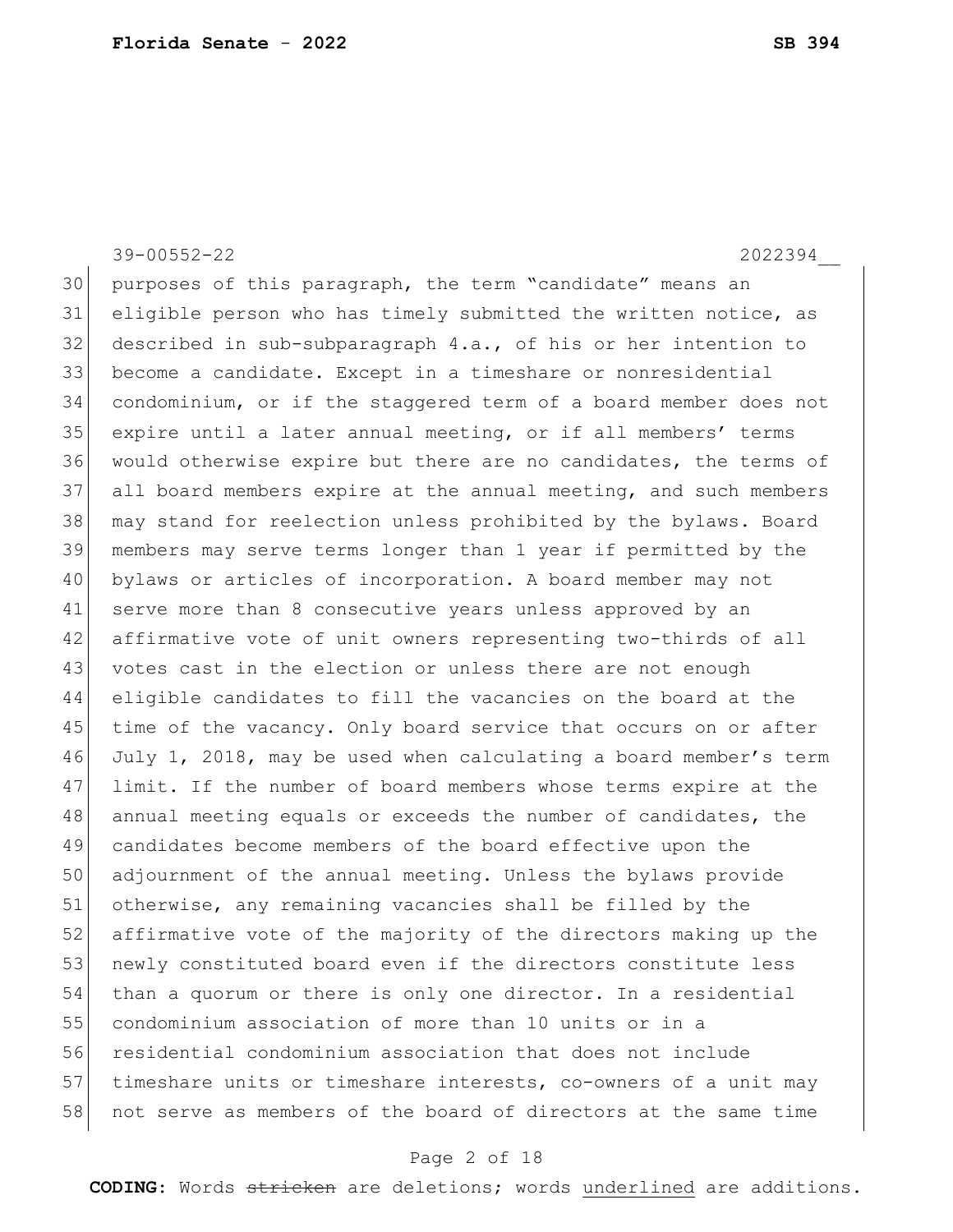39-00552-22 2022394\_\_

59 unless they own more than one unit or unless there are not 60 enough eligible candidates to fill the vacancies on the board at 61 the time of the vacancy. A unit owner in a residential 62 condominium desiring to be a candidate for board membership must 63 comply with sub-subparagraph 4.a. and must be eligible to be a 64 candidate to serve on the board of directors at the time of the 65 deadline for submitting a notice of intent to run in order to 66 have his or her name listed as a proper candidate on the ballot 67 or to serve on the board. A person who has been suspended or 68 removed by the division under this chapter, or who is delinquent 69 in the payment of any assessment due to the association, is not 70 eligible to be a candidate for board membership and may not be 71 listed on the ballot. For purposes of this paragraph, a person 72 is delinquent if a payment is not made by the due date as 73 specifically identified in the declaration of condominium, 74 bylaws, or articles of incorporation. If a due date is not  $75$  specifically identified in the declaration of condominium, 76 bylaws, or articles of incorporation, the due date is the first 77 day of the assessment period. A person who has been convicted of 78 any felony in this state or in a United States District or 79 Territorial Court, or who has been convicted of any offense in 80 another jurisdiction which would be considered a felony if 81 committed in this state, is not eligible for board membership 82 unless such felon's civil rights have been restored for at least 83 5 years as of the date such person seeks election to the board. 84 The validity of an action by the board is not affected if it is 85 later determined that a board member is ineligible for board 86 membership due to having been convicted of a felony. This 87 subparagraph does not limit the term of a member of the board of

#### Page 3 of 18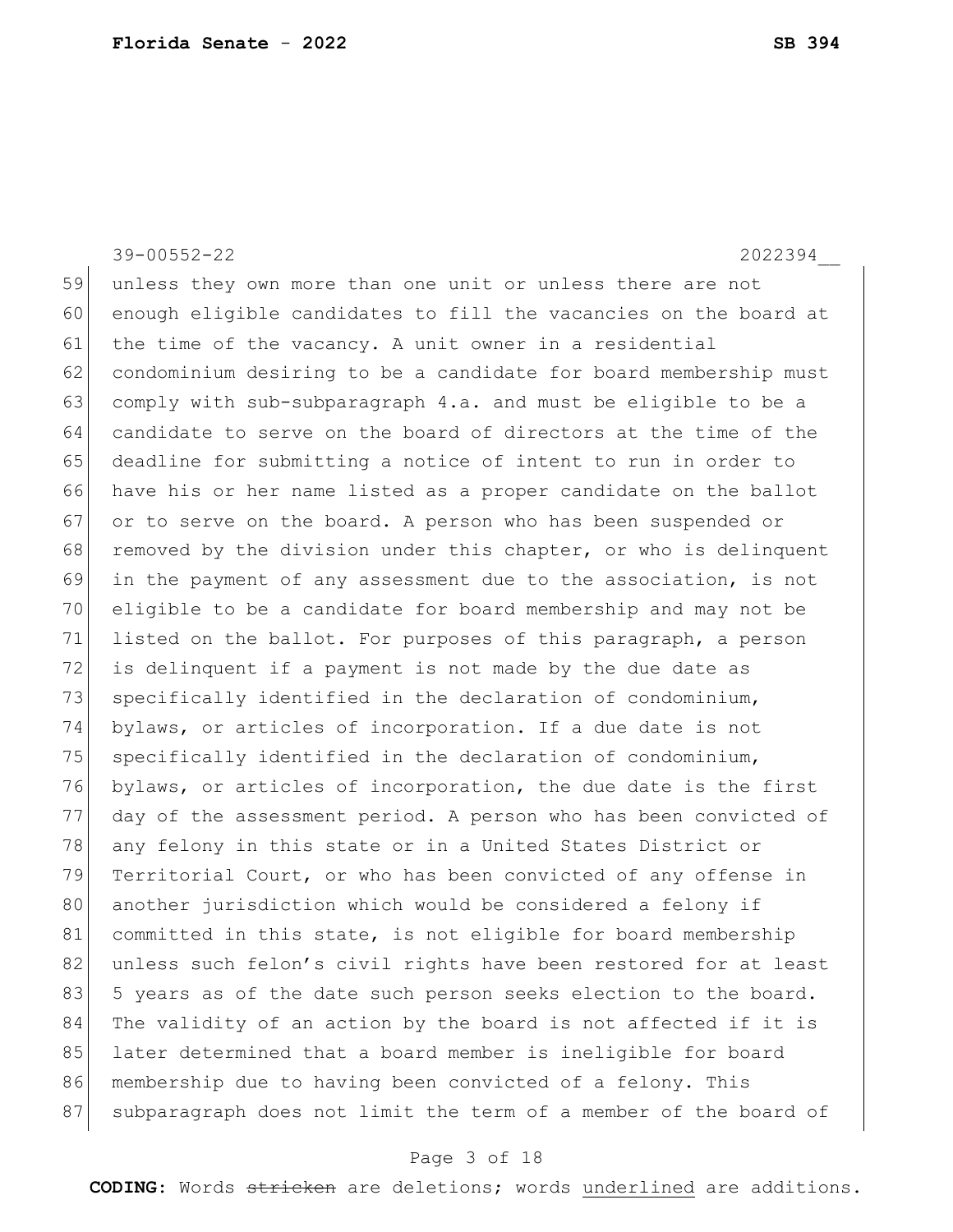89 3. The bylaws must provide the method of calling meetings 90 of unit owners, including annual meetings. Written notice of an 91 annual meeting must include an agenda; be mailed, hand 92 delivered, or electronically transmitted to each unit owner at 93 least 14 days before the annual meeting; and be posted in a 94 conspicuous place on the condominium property or association 95 property at least 14 continuous days before the annual meeting. 96 Written notice of a meeting other than an annual meeting must 97 include an agenda; be mailed, hand delivered, or electronically 98 transmitted to each unit owner; and be posted in a conspicuous 99 place on the condominium property or association property within 100 the timeframe specified in the bylaws. If the bylaws do not 101 specify a timeframe for written notice of a meeting other than 102 an annual meeting, notice must be provided at least 14 103 continuous days before the meeting. Upon notice to the unit 104 owners, the board shall, by duly adopted rule, designate a 105 specific location on the condominium property or association 106 property where all notices of unit owner meetings must be 107 posted. This requirement does not apply if there is no 108 condominium property for posting notices. In lieu of, or in 109 addition to, the physical posting of meeting notices, the 110 association may, by reasonable rule, adopt a procedure for 111 conspicuously posting and repeatedly broadcasting the notice and 112 the agenda on a closed-circuit cable television system serving 113 the condominium association. However, if broadcast notice is 114 used in lieu of a notice posted physically on the condominium

115 property, the notice and agenda must be broadcast at least four 116 times every broadcast hour of each day that a posted notice is

#### Page 4 of 18

**CODING**: Words stricken are deletions; words underlined are additions.

39-00552-22 2022394\_\_

**Florida Senate** - **2022 SB 394**

88 a nonresidential or timeshare condominium.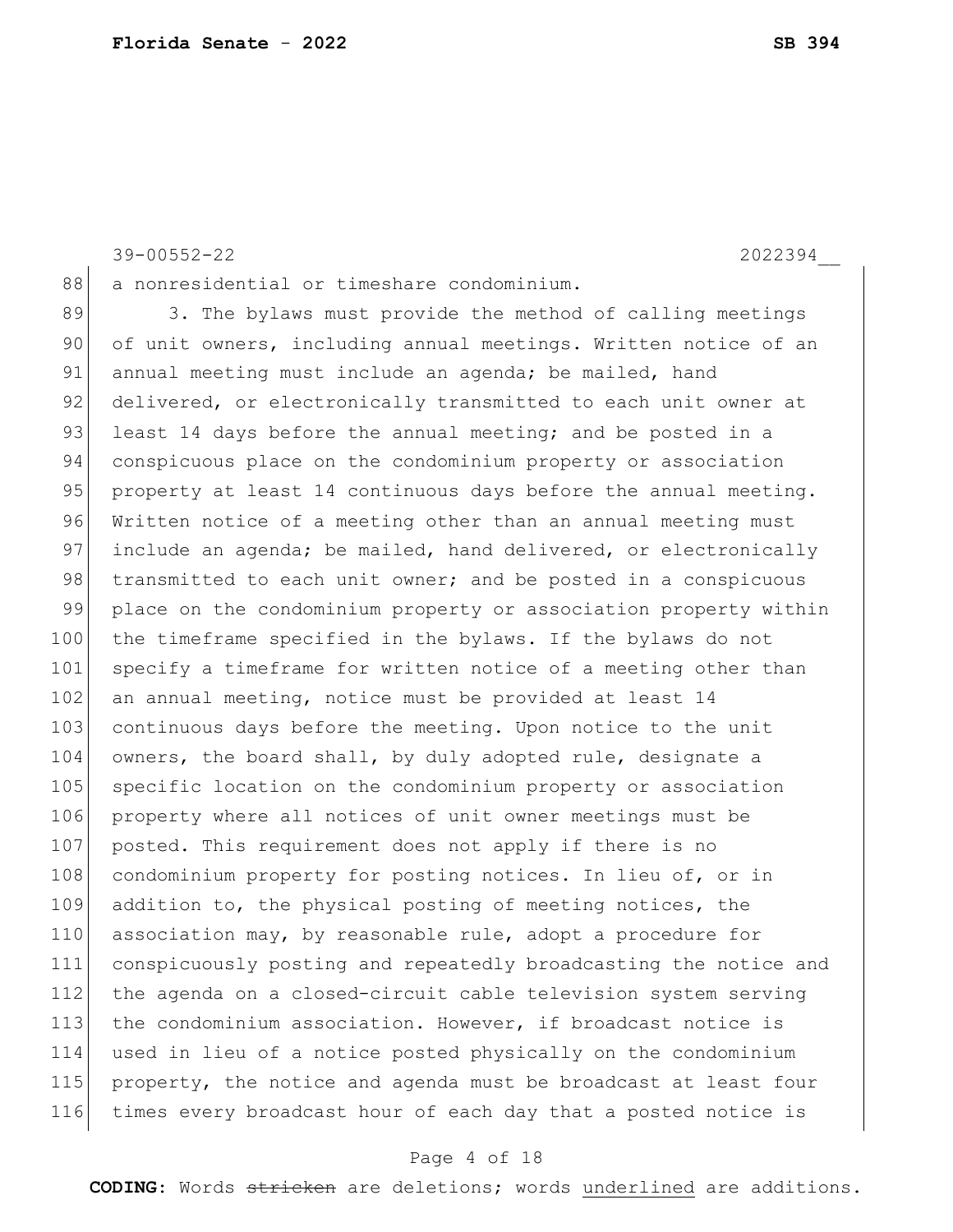### 39-00552-22 2022394

117 otherwise required under this section. If broadcast notice is 118 provided, the notice and agenda must be broadcast in a manner 119 and for a sufficient continuous length of time so as to allow an 120 average reader to observe the notice and read and comprehend the 121 entire content of the notice and the agenda. In addition to any 122 of the authorized means of providing notice of a meeting of the 123 board, the association may, by rule, adopt a procedure for 124 conspicuously posting the meeting notice and the agenda on a 125 website serving the condominium association for at least the 126 minimum period of time for which a notice of a meeting is also 127 required to be physically posted on the condominium property. 128 Any rule adopted shall, in addition to other matters, include a 129 requirement that the association send an electronic notice in 130 the same manner as a notice for a meeting of the members, which 131 must include a hyperlink to the website where the notice is 132 posted, to unit owners whose e-mail addresses are included in 133 the association's official records. Unless a unit owner waives 134 in writing the right to receive notice of the annual meeting, 135 such notice must be hand delivered, mailed, or electronically 136 transmitted to each unit owner. Notice for meetings and notice 137 for all other purposes must be mailed to each unit owner at the 138 address last furnished to the association by the unit owner, or 139 hand delivered to each unit owner. However, if a unit is owned 140 by more than one person, the association must provide notice to 141 the address that the developer identifies for that purpose and 142 thereafter as one or more of the owners of the unit advise the 143 association in writing, or if no address is given or the owners 144 of the unit do not agree, to the address provided on the deed of 145 record. An officer of the association, or the manager or other

### Page 5 of 18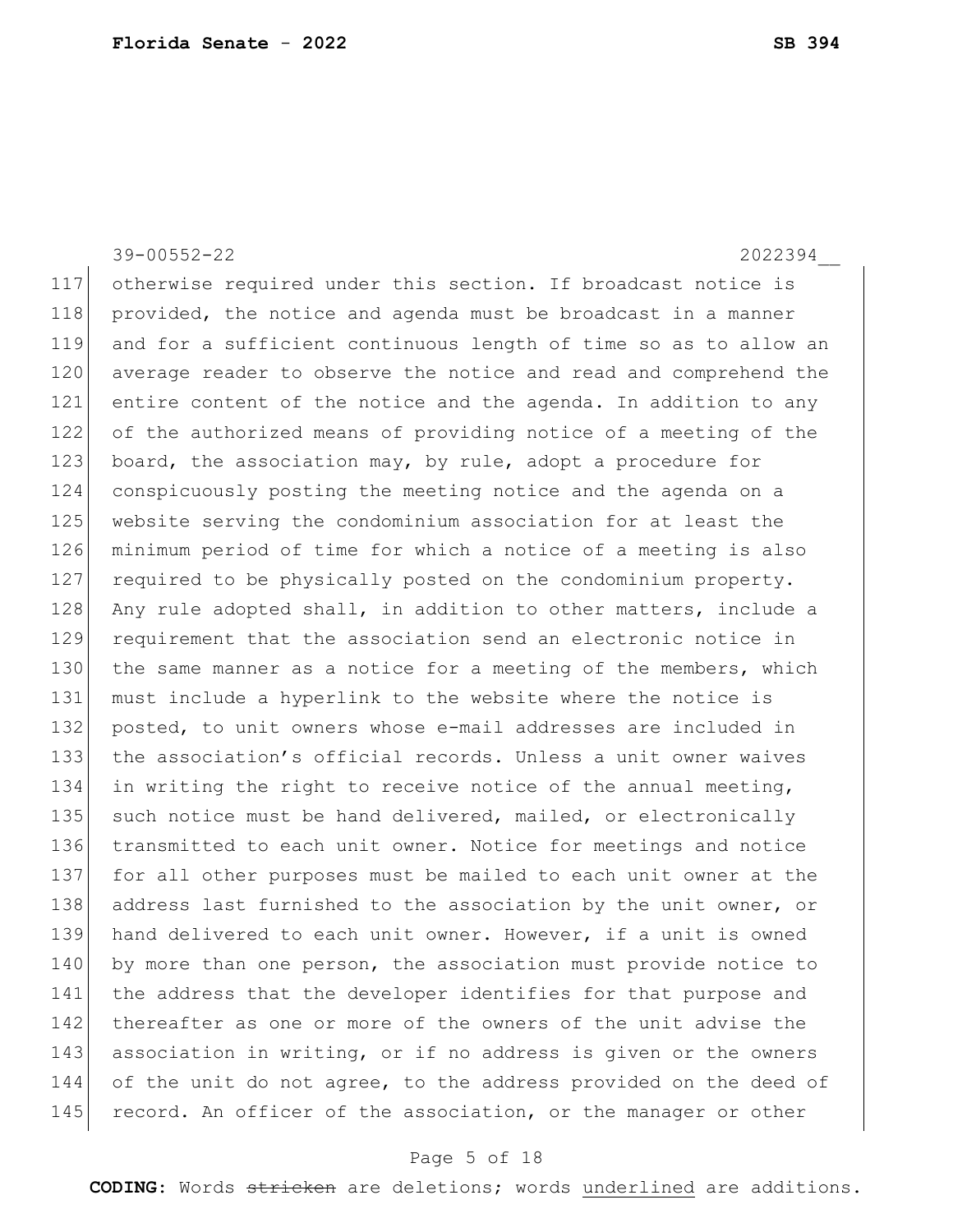39-00552-22 2022394\_\_ 146 person providing notice of the association meeting, must provide 147 an affidavit or United States Postal Service certificate of 148 | mailing, to be included in the official records of the 149 association affirming that the notice was mailed or hand 150 delivered in accordance with this provision. 151 4. The members of the board of a residential condominium 152 shall be elected by written ballot or voting machine. Proxies 153 may not be used in electing the board in general elections or 154 elections to fill vacancies caused by recall, resignation, or 155 otherwise, unless otherwise provided in this chapter. This 156 subparagraph does not apply to an association governing a 157 timeshare condominium. 158 a. At least 60 days before a scheduled election, the 159 association shall mail, deliver, or electronically transmit, by 160 separate association mailing or included in another association 161 mailing, delivery, or transmission, including regularly 162 published newsletters, to each unit owner entitled to a vote, a 163 first notice of the date of the election. A unit owner or other 164 eligible person desiring to be a candidate for the board must 165 give written notice of his or her intent to be a candidate to 166 the association at least 40 days before a scheduled election. 167 Together with the written notice and agenda as set forth in 168 subparagraph 3., the association shall mail, deliver, or 169 electronically transmit a second notice of the election to all 170 unit owners entitled to vote, together with a ballot that lists 171 all candidates not less than 14 days or more than 34 days before 172 the date of the election. Upon request of a candidate, an 173 information sheet, no larger than 8 1/2 inches by 11 inches, 174 which must be furnished by the candidate at least 35 days before

#### Page 6 of 18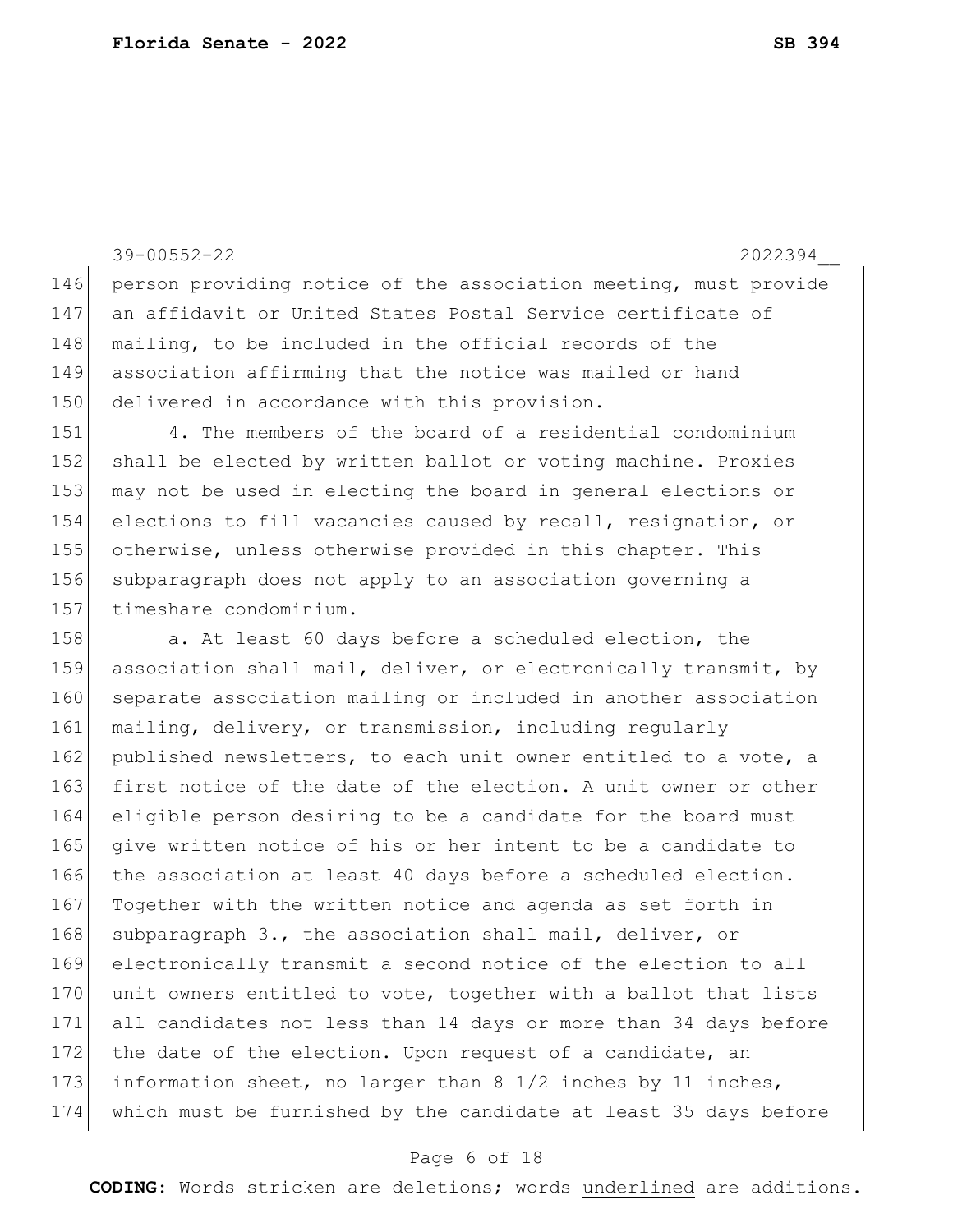39-00552-22 2022394\_\_ 175 the election, must be included with the mailing, delivery, or 176 transmission of the ballot, with the costs of mailing, delivery, 177 or electronic transmission and copying to be borne by the 178 association. The association is not liable for the contents of 179 the information sheets prepared by the candidates. In order to 180 reduce costs, the association may print or duplicate the 181 information sheets on both sides of the paper. The division 182 shall by rule establish voting procedures consistent with this 183 sub-subparagraph, including rules establishing procedures for 184 giving notice by electronic transmission and rules providing for 185 the secrecy of ballots. Elections shall be decided by a 186 plurality of ballots cast. There is no quorum requirement; 187 however, at least 20 percent of the eligible voters must cast a 188 ballot in order to have a valid election. A unit owner may not 189 authorize any other person to vote his or her ballot, and any 190 ballots improperly cast are invalid. A unit owner who violates 191 this provision may be fined by the association in accordance 192 with s. 718.303. A unit owner who needs assistance in casting 193 the ballot for the reasons stated in s. 101.051 may obtain such 194 assistance. The regular election must occur on the date of the 195 annual meeting. Notwithstanding this sub-subparagraph, an 196 election is not required unless more candidates file notices of 197 intent to run or are nominated than board vacancies exist. 198 b. Within 90 days after being elected or appointed to the 199 board of an association of a residential condominium, each newly

200 elected or appointed director shall do both of the following: 201  $(1)$  Certify by affidavit  $\frac{1}{2}$  and  $\frac{1}{2}$  writing to the secretary of the

202 association that he or she has read the association's 203 declaration of condominium, articles of incorporation, bylaws,

### Page 7 of 18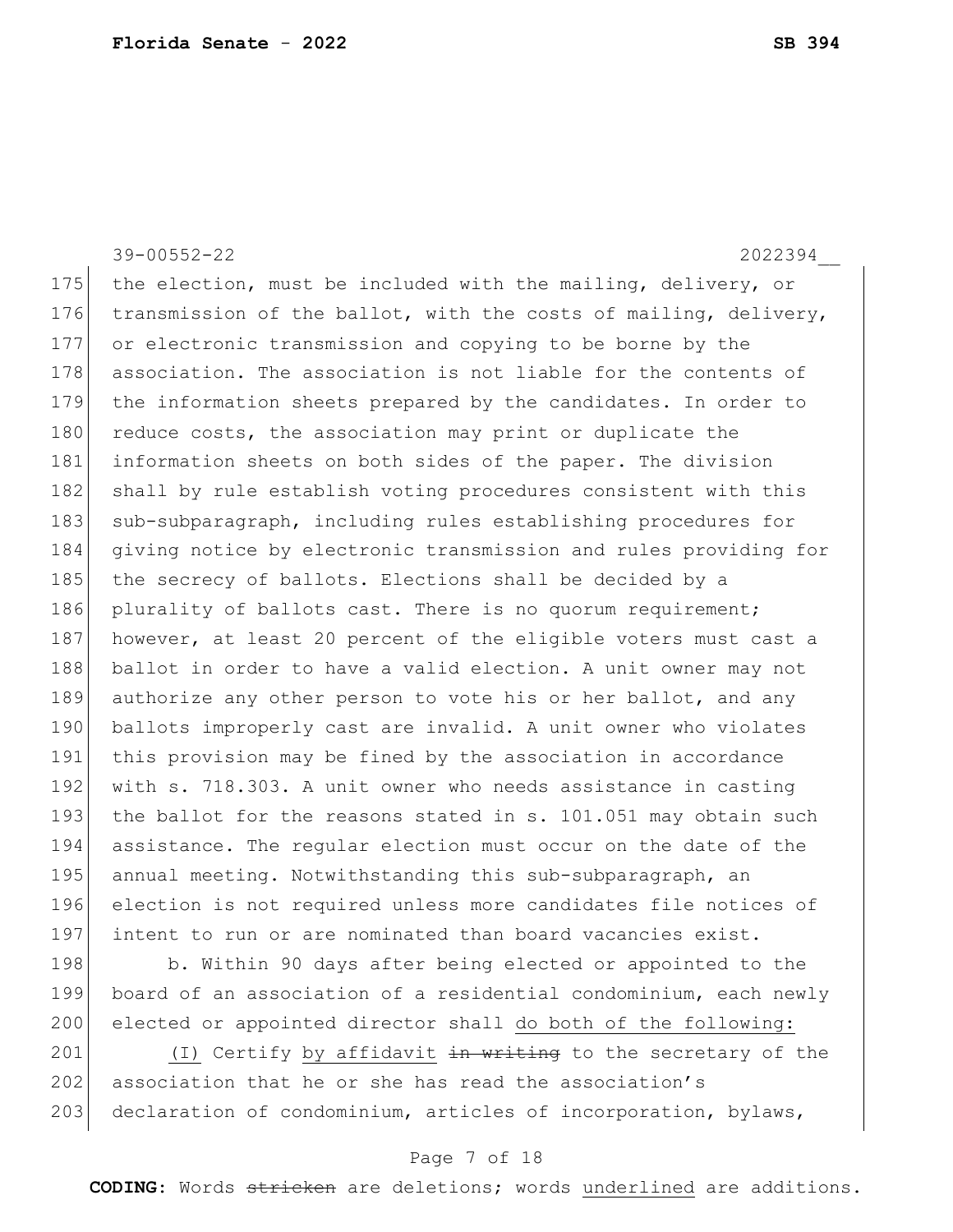|     | $39 - 00552 - 22$<br>2022394                                     |
|-----|------------------------------------------------------------------|
| 204 | and current written policies; that he or she will work to uphold |
| 205 | such documents and policies to the best of his or her ability;   |
| 206 | and that he or she will faithfully discharge his or her          |
| 207 | fiduciary responsibility to the association's members. In lieu   |
| 208 | of this written certification, within 90 days after being        |
| 209 | elected or appointed to the board, the newly elected or          |
| 210 | appointed director may                                           |
| 211 | (II) Submit a certificate of having satisfactorily               |
| 212 | completed the educational curriculum administered by a division- |
| 213 | approved condominium education provider within 1 year before or  |
| 214 | 90 days after the date of election or appointment. The affidavit |
| 215 | and written certification or educational certificate is valid    |
| 216 | and does not have to be resubmitted as long as the director      |
| 217 | serves on the board without interruption.                        |
| 218 |                                                                  |
| 219 | A director of an association of a residential condominium who    |
| 220 | fails to timely file the affidavit and written certification or  |
| 221 | educational certificate is suspended from service on the board   |
| 222 | until he or she complies with this sub-subparagraph. The board   |
| 223 | may temporarily fill the vacancy during the period of            |
| 224 | suspension. The secretary shall require eause the association to |
| 225 | retain a director's affidavit and written certification or       |
| 226 | educational certificate for inspection by the members for 5      |
| 227 | years after a director's election or the duration of the         |
| 228 | director's uninterrupted tenure, whichever is longer. Failure to |
| 229 | have such affidavit and written certification or educational     |
| 230 | certificate on file does not affect the validity of any board    |
| 231 | action.                                                          |
|     |                                                                  |

232 c. Any challenge to the election process must be commenced

## Page 8 of 18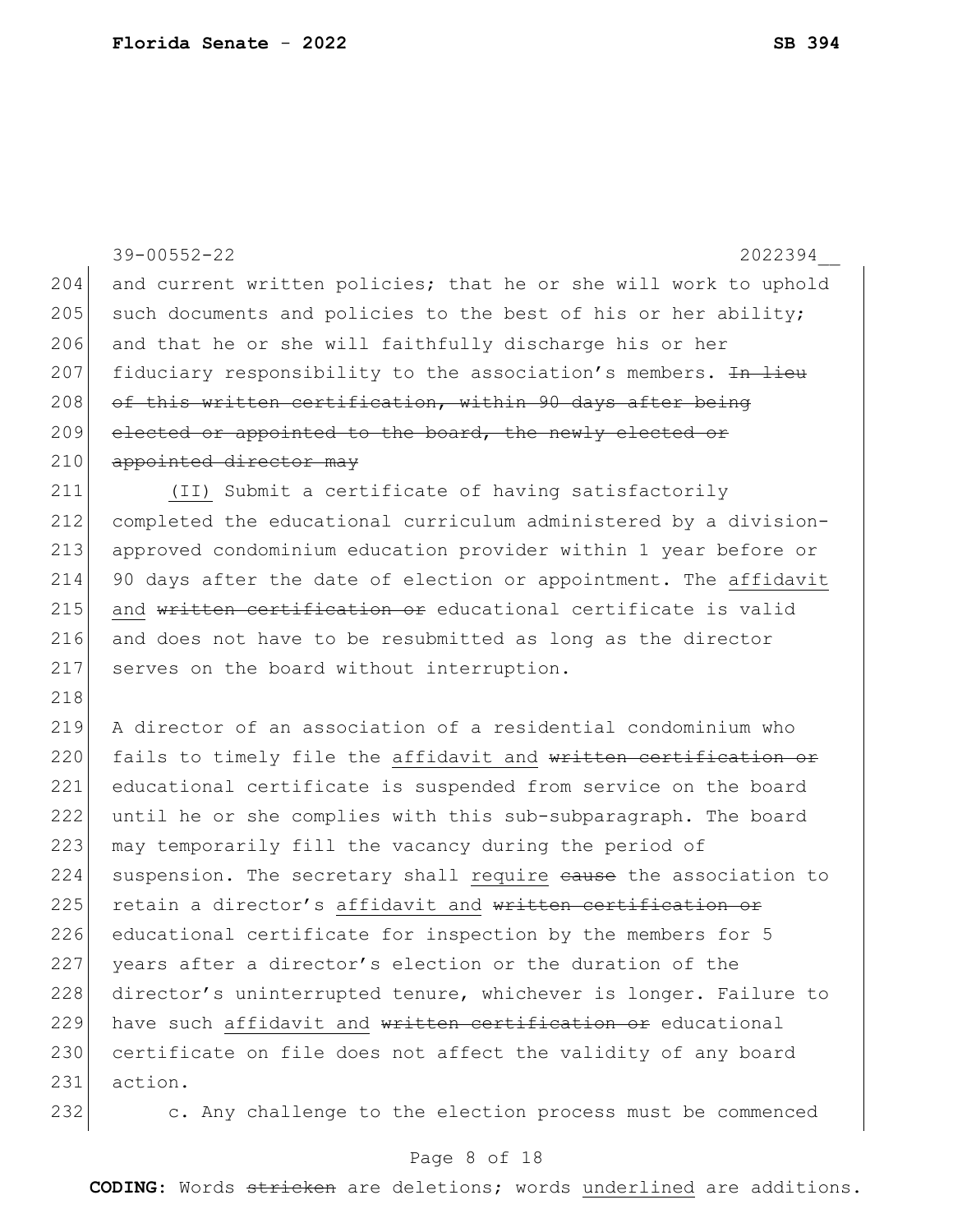39-00552-22 2022394\_\_

234 5. Any approval by unit owners called for by this chapter 235 or the applicable declaration or bylaws, including, but not 236 limited to, the approval requirement in s. 718.111(8), must be 237 made at a duly noticed meeting of unit owners and is subject to 238 all requirements of this chapter or the applicable condominium 239 documents relating to unit owner decisionmaking, except that 240 unit owners may take action by written agreement, without 241 meetings, on matters for which action by written agreement 242 without meetings is expressly allowed by the applicable bylaws 243 or declaration or any law that provides for such action.

233 within 60 days after the election results are announced.

244 6. Unit owners may waive notice of specific meetings if 245 allowed by the applicable bylaws or declaration or any law. 246 Notice of meetings of the board of administration, unit owner 247 meetings, except unit owner meetings called to recall board 248 | members under paragraph  $(j)$ , and committee meetings may be given 249 by electronic transmission to unit owners who consent to receive 250 notice by electronic transmission. A unit owner who consents to 251 receiving notices by electronic transmission is solely 252 responsible for removing or bypassing filters that block receipt 253 of mass e-mails sent to members on behalf of the association in 254 the course of giving electronic notices.

255 7. Unit owners have the right to participate in meetings of 256 unit owners with reference to all designated agenda items. 257 However, the association may adopt reasonable rules governing 258 the frequency, duration, and manner of unit owner participation.

259 8. A unit owner may tape record or videotape a meeting of 260 the unit owners subject to reasonable rules adopted by the 261 division.

### Page 9 of 18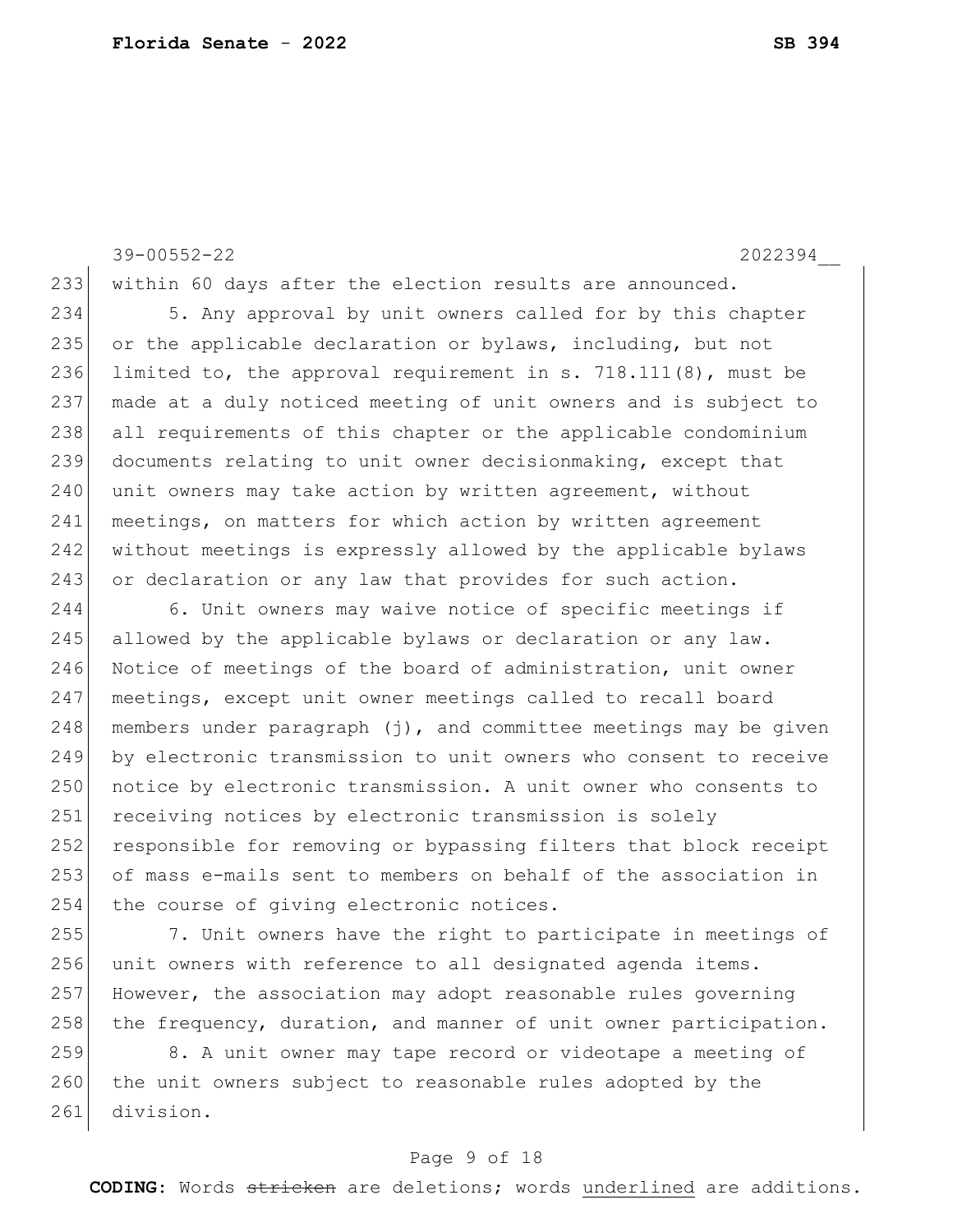39-00552-22 2022394

282

262 9. Unless otherwise provided in the bylaws, any vacancy 263 occurring on the board before the expiration of a term may be filled by the affirmative vote of the majority of the remaining directors, even if the remaining directors constitute less than 266 a quorum, or by the sole remaining director. In the alternative, a board may hold an election to fill the vacancy, in which case 268 the election procedures must conform to sub-subparagraph 4.a. unless the association governs 10 units or fewer and has opted 270 out of the statutory election process, in which case the bylaws of the association control. Unless otherwise provided in the bylaws, a board member appointed or elected under this section shall fill the vacancy for the unexpired term of the seat being filled. Filling vacancies created by recall is governed by paragraph (j) and rules adopted by the division.

276 10. This chapter does not limit the use of general or 277 limited proxies, require the use of general or limited proxies, 278 or require the use of a written ballot or voting machine for any 279 agenda item or election at any meeting of a timeshare 280 condominium association or nonresidential condominium 281 association.

283 Notwithstanding subparagraph (b) 2. and sub-subparagraph 4.a., an 284 association of 10 or fewer units may, by affirmative vote of a 285 majority of the total voting interests, provide for different 286 voting and election procedures in its bylaws, which may be by a 287 proxy specifically delineating the different voting and election 288 procedures. The different voting and election procedures may 289 provide for elections to be conducted by limited or general 290 proxy.

#### Page 10 of 18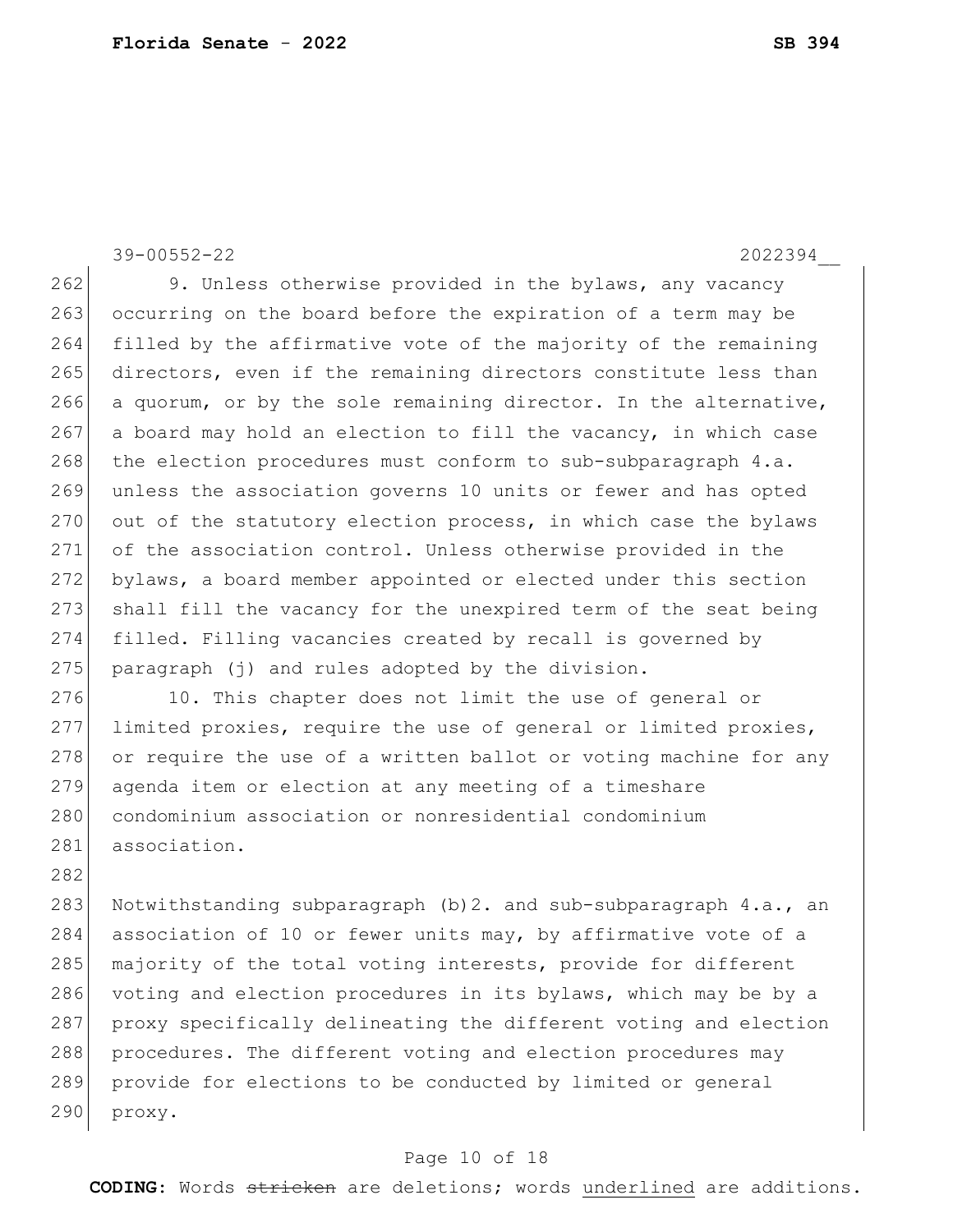|     | $39 - 00552 - 22$<br>2022394                                     |
|-----|------------------------------------------------------------------|
| 291 | Section 2. Paragraph (d) of subsection (1) of section            |
| 292 | 719.106, Florida Statutes, is amended to read:                   |
| 293 | 719.106 Bylaws; cooperative ownership.-                          |
| 294 | (1) MANDATORY PROVISIONS. The bylaws or other cooperative        |
| 295 | documents shall provide for the following, and if they do not,   |
| 296 | they shall be deemed to include the following:                   |
| 297 | (d) Shareholder meetings. There shall be an annual meeting       |
| 298 | of the shareholders. All members of the board of administration  |
| 299 | shall be elected at the annual meeting unless the bylaws provide |
| 300 | for staggered election terms or for their election at another    |
| 301 | meeting. Any unit owner desiring to be a candidate for board     |
| 302 | membership must comply with subparagraph 1. The bylaws must      |
| 303 | provide the method for calling meetings, including annual        |
| 304 | meetings. Written notice, which must incorporate an              |
| 305 | identification of agenda items, shall be given to each unit      |
| 306 | owner at least 14 days before the annual meeting and posted in a |
| 307 | conspicuous place on the cooperative property at least 14        |
| 308 | continuous days preceding the annual meeting. Upon notice to the |
| 309 | unit owners, the board must by duly adopted rule designate a     |
| 310 | specific location on the cooperative property upon which all     |
| 311 | notice of unit owner meetings are posted. In lieu of or in       |
| 312 | addition to the physical posting of the meeting notice, the      |
| 313 | association may, by reasonable rule, adopt a procedure for       |
| 314 | conspicuously posting and repeatedly broadcasting the notice and |
| 315 | the agenda on a closed-circuit cable television system serving   |
| 316 | the cooperative association. However, if broadcast notice is     |
| 317 | used in lieu of a posted notice, the notice and agenda must be   |
| 318 | broadcast at least four times every broadcast hour of each day   |
| 319 | that a posted notice is otherwise required under this section.   |
|     |                                                                  |

## Page 11 of 18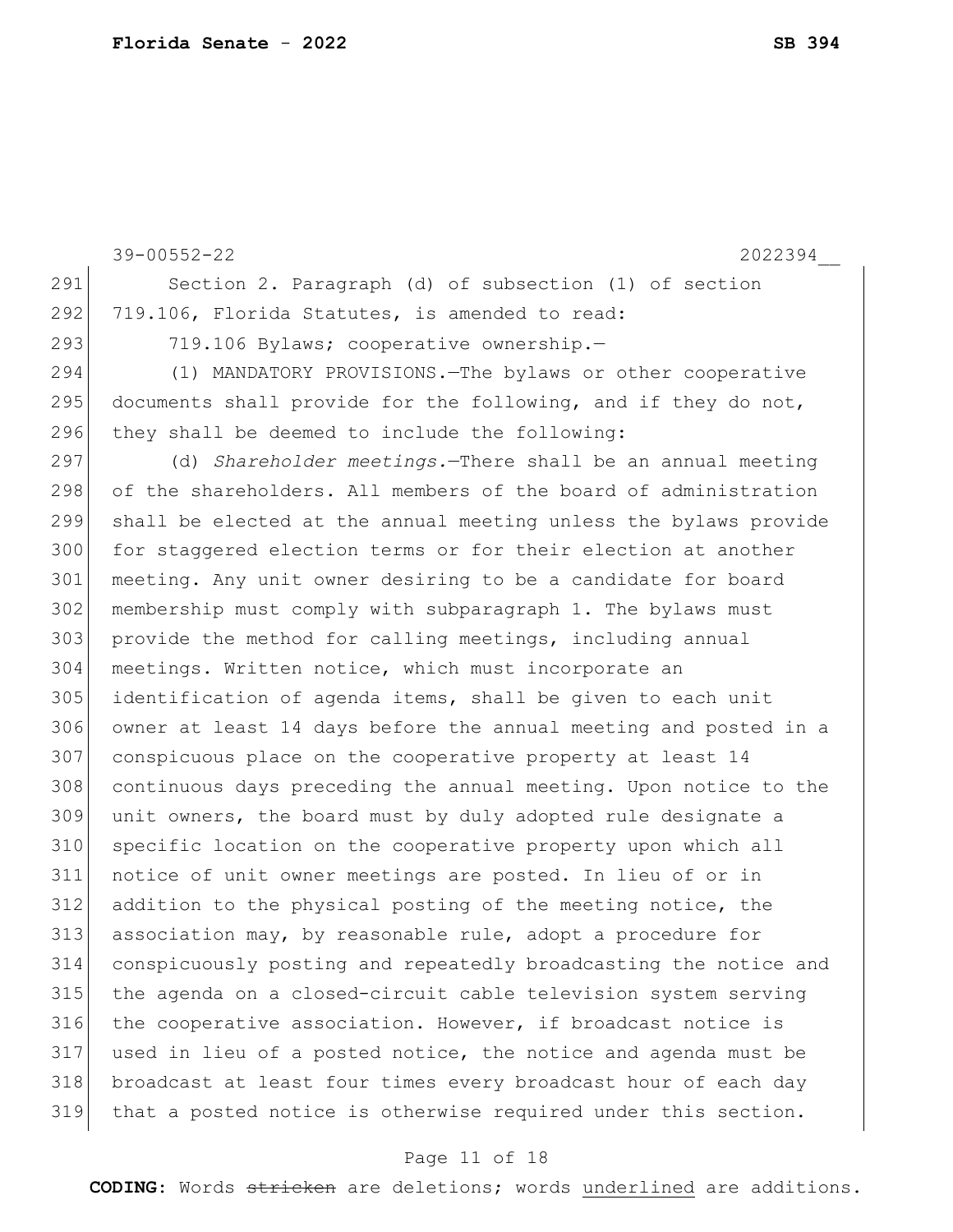39-00552-22 2022394\_\_ If broadcast notice is provided, the notice and agenda must be broadcast in a manner and for a sufficient continuous length of time to allow an average reader to observe the notice and read and comprehend the entire content of the notice and the agenda. In addition to any of the authorized means of providing notice of a meeting of the shareholders, the association may, by rule, adopt a procedure for conspicuously posting the meeting notice and the agenda on a website serving the cooperative association 328 for at least the minimum period of time for which a notice of a meeting is also required to be physically posted on the 330 cooperative property. Any rule adopted shall, in addition to other matters, include a requirement that the association send an electronic notice in the same manner as a notice for a meeting of the members, which must include a hyperlink to the 334 website where the notice is posted, to unit owners whose e-mail addresses are included in the association's official records. Unless a unit owner waives in writing the right to receive notice of the annual meeting, the notice of the annual meeting 338 must be sent by mail, hand delivered, or electronically transmitted to each unit owner. An officer of the association must provide an affidavit or United States Postal Service certificate of mailing, to be included in the official records of the association, affirming that notices of the association meeting were mailed, hand delivered, or electronically transmitted, in accordance with this provision, to each unit owner at the address last furnished to the association. 346 1. The board of administration shall be elected by written

 ballot or voting machine. A proxy may not be used in electing 348 the board of administration in general elections or elections to

#### Page 12 of 18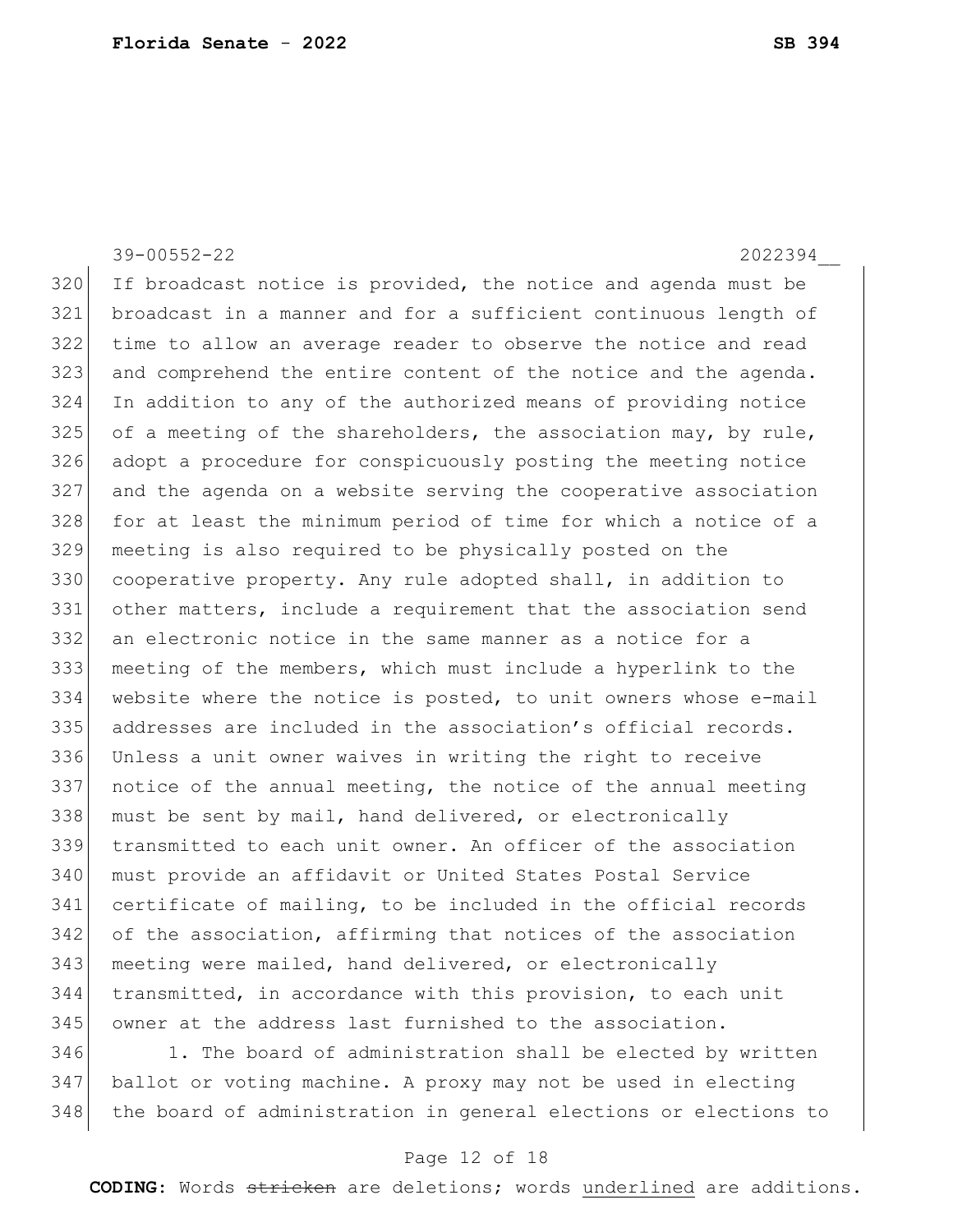39-00552-22 2022394\_\_ fill vacancies caused by recall, resignation, or otherwise 350 unless otherwise provided in this chapter.

 a. At least 60 days before a scheduled election, the association shall mail, deliver, or transmit, whether by 353 separate association mailing, delivery, or electronic transmission or included in another association mailing, delivery, or electronic transmission, including regularly published newsletters, to each unit owner entitled to vote, a first notice of the date of the election. Any unit owner or other eligible person desiring to be a candidate for the board of administration must give written notice to the association at least 40 days before a scheduled election. Together with the written notice and agenda as set forth in this section, the association shall mail, deliver, or electronically transmit a 363 second notice of election to all unit owners entitled to vote, together with a ballot that lists all candidates. Upon request of a candidate, the association shall include an information sheet, no larger than 8 1/2 inches by 11 inches, which must be furnished by the candidate at least 35 days before the election, to be included with the mailing, delivery, or electronic transmission of the ballot, with the costs of mailing, delivery, or transmission and copying to be borne by the association. The association is not liable for the contents of the information sheets provided by the candidates. In order to reduce costs, the association may print or duplicate the information sheets on both sides of the paper. The division shall by rule establish voting procedures consistent with this subparagraph, including 376 rules establishing procedures for giving notice by electronic 377 transmission and rules providing for the secrecy of ballots.

#### Page 13 of 18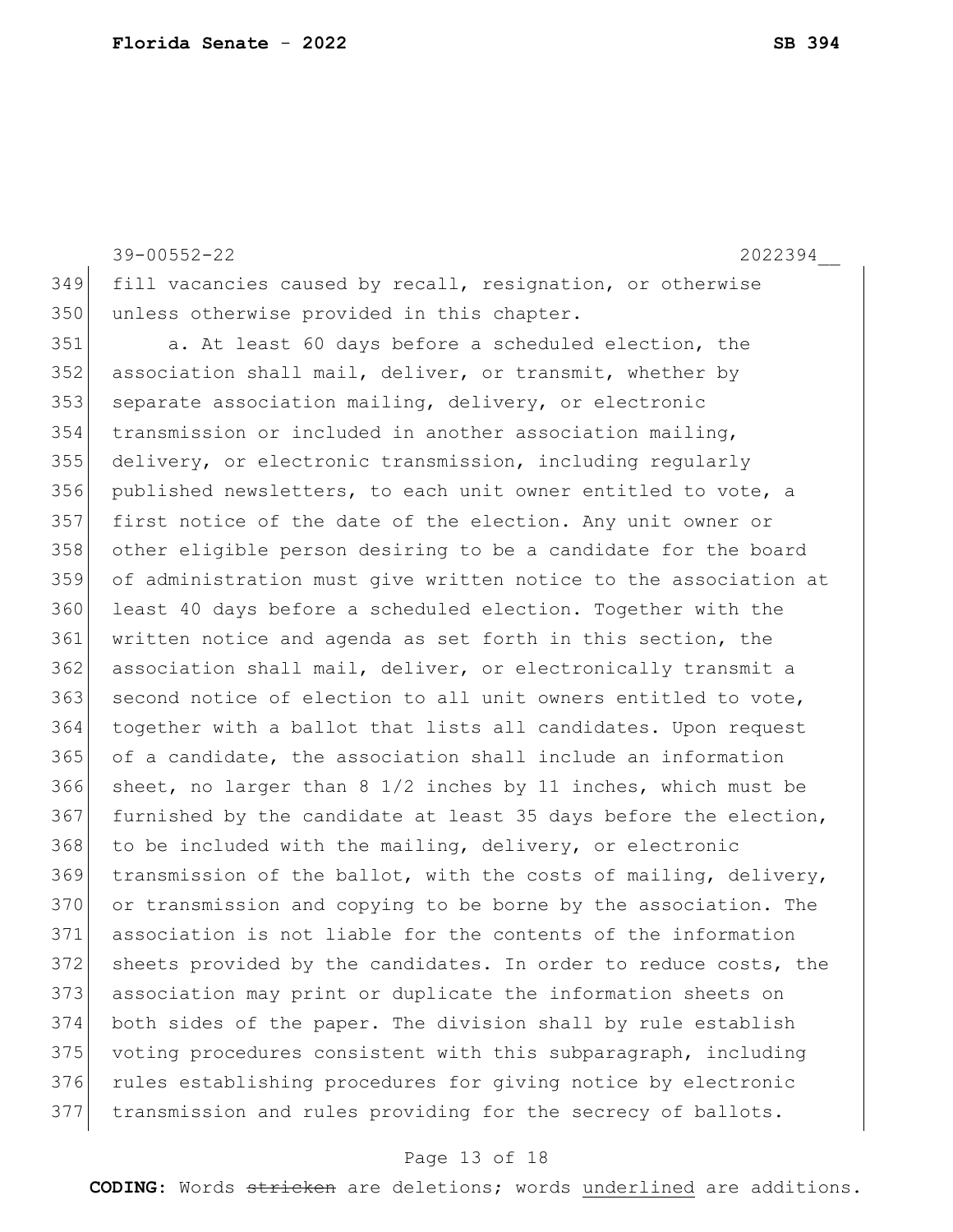39-00552-22 2022394\_\_ 378 Elections shall be decided by a plurality of those ballots cast. 379 There is no quorum requirement. However, at least 20 percent of 380 the eligible voters must cast a ballot in order to have a valid 381 election. A unit owner may not permit any other person to vote 382 his or her ballot, and any such ballots improperly cast are 383 invalid. A unit owner who needs assistance in casting the ballot 384 for the reasons stated in s. 101.051 may obtain assistance in 385 casting the ballot. Any unit owner violating this provision may 386 be fined by the association in accordance with s. 719.303. The 387 regular election must occur on the date of the annual meeting. 388 This subparagraph does not apply to timeshare cooperatives. 389 Notwithstanding this subparagraph, an election and balloting are 390 not required unless more candidates file a notice of intent to 391 run or are nominated than vacancies exist on the board. Any 392 challenge to the election process must be commenced within 60 393 days after the election results are announced.

394 b. Within 90 days after being elected or appointed to the 395 board, each new director shall do both of the following:

396 (I) Certify by affidavit in writing to the secretary of the 397 association that he or she has read the association's bylaws, 398 articles of incorporation, proprietary lease, and current 399 written policies; that he or she will work to uphold such 400 documents and policies to the best of his or her ability; and 401 that he or she will faithfully discharge his or her fiduciary 402 responsibility to the association's members. Within 90 days 403 after being elected or appointed to the board, in lieu of this 404 written certification, the newly elected or appointed director  $405$  may

406 (II) Submit a certificate of having satisfactorily

#### Page 14 of 18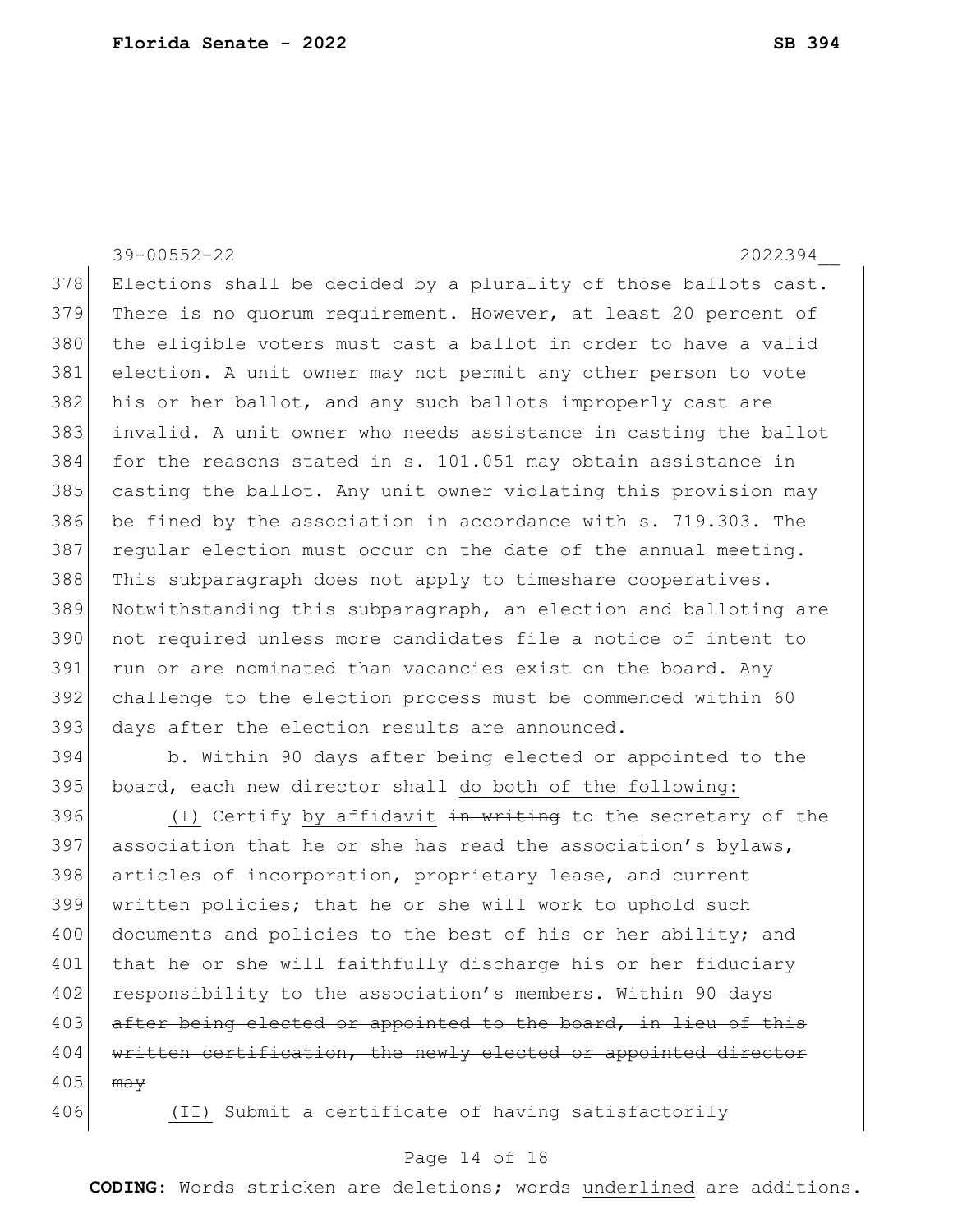|     | $39 - 00552 - 22$<br>2022394                                     |
|-----|------------------------------------------------------------------|
| 407 | completed the educational curriculum administered by an          |
| 408 | education provider as approved by the division pursuant to the   |
| 409 | requirements established in chapter 718 within 1 year before or  |
| 410 | 90 days after the date of election or appointment. The           |
| 411 | educational certificate is valid and does not have to be         |
| 412 | resubmitted as long as the director serves on the board without  |
| 413 | interruption.                                                    |
| 414 |                                                                  |
| 415 | A director who fails to timely file the affidavit and written    |
| 416 | eertification or educational certificate is suspended from       |
| 417 | service on the board until he or she complies with this sub-     |
| 418 | subparagraph. The board may temporarily fill the vacancy during  |
| 419 | the period of suspension. The secretary of the association shall |
| 420 | require eause the association to retain a director's affidavit   |
| 421 | and written certification or educational certificate for         |
| 422 | inspection by the members for 5 years after a director's         |
| 423 | election or the duration of the director's uninterrupted tenure, |
| 424 | whichever is longer. Failure to have such affidavit and written  |
| 425 | eertification or educational certificate on file does not affect |
| 426 | the validity of any board action.                                |
| 427 | 2. Any approval by unit owners called for by this chapter,       |
| 428 | or the applicable cooperative documents, must be made at a duly  |
| 429 | noticed meeting of unit owners and is subject to this chapter or |
| 430 | the applicable cooperative documents relating to unit owner      |
| 431 | decisionmaking, except that unit owners may take action by       |
| 432 | written agreement, without meetings, on matters for which action |
| 433 | by written agreement without meetings is expressly allowed by    |
| 434 | the applicable cooperative documents or law which provides for   |

## 435 the unit owner action.

## Page 15 of 18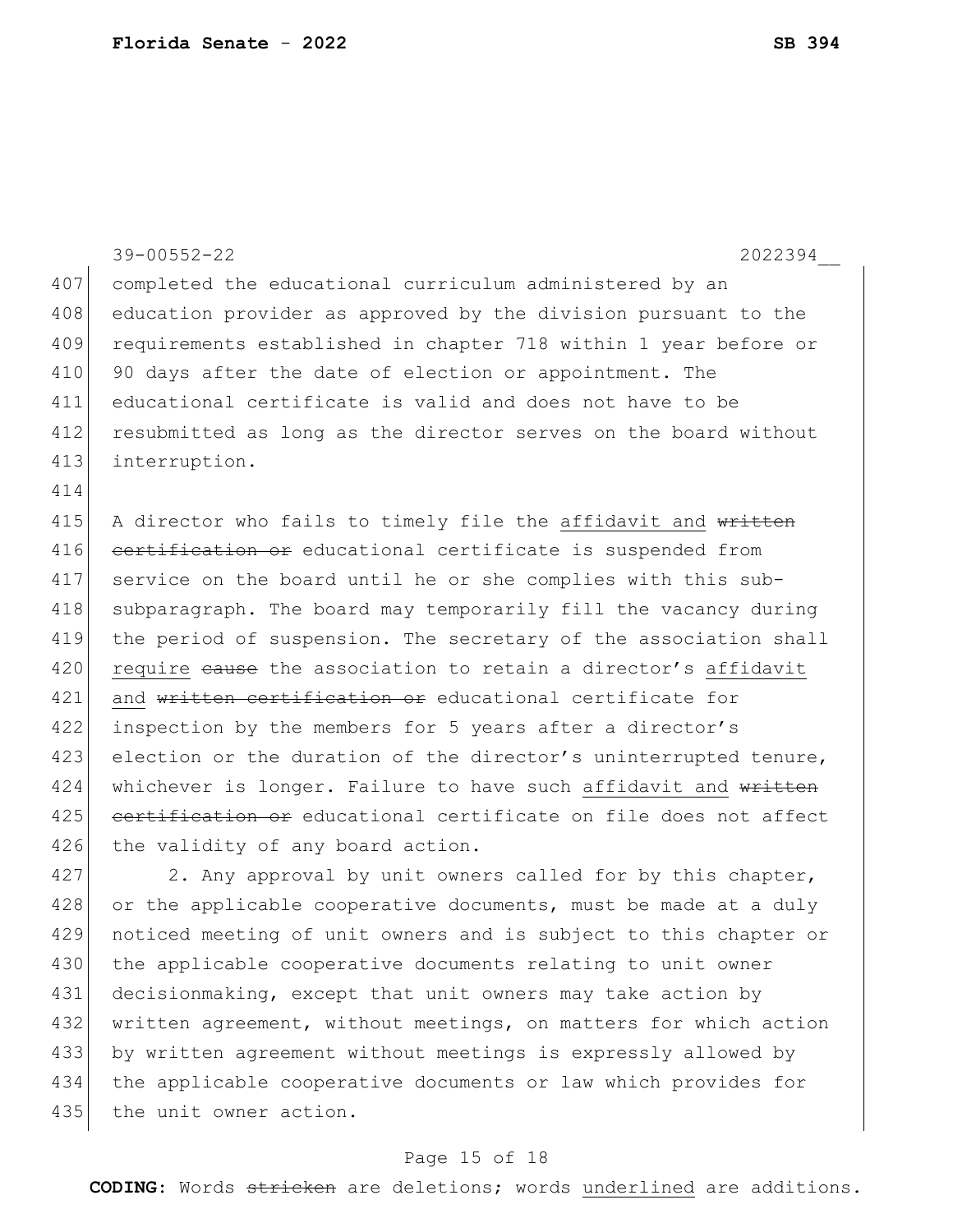39-00552-22 2022394\_\_ 436 3. Unit owners may waive notice of specific meetings if 437 allowed by the applicable cooperative documents or law. Notice 438 of meetings of the board of administration, shareholder 439 meetings, except shareholder meetings called to recall board 440 | members under paragraph (f), and committee meetings may be given 441 by electronic transmission to unit owners who consent to receive 442 notice by electronic transmission. A unit owner who consents to 443 receiving notices by electronic transmission is solely 444 responsible for removing or bypassing filters that may block 445 receipt of mass emails sent to members on behalf of the 446 association in the course of giving electronic notices.

447 4. Unit owners have the right to participate in meetings of 448 unit owners with reference to all designated agenda items. 449 However, the association may adopt reasonable rules governing 450 the frequency, duration, and manner of unit owner participation.

451 5. Any unit owner may tape record or videotape meetings of 452 the unit owners subject to reasonable rules adopted by the 453 division.

454 6. Unless otherwise provided in the bylaws, a vacancy 455 occurring on the board before the expiration of a term may be 456 filled by the affirmative vote of the majority of the remaining 457 directors, even if the remaining directors constitute less than 458 a quorum, or by the sole remaining director. In the alternative, 459 a board may hold an election to fill the vacancy, in which case 460 the election procedures must conform to the requirements of 461 subparagraph 1. unless the association has opted out of the 462 statutory election process, in which case the bylaws of the 463 association control. Unless otherwise provided in the bylaws, a 464 board member appointed or elected under this subparagraph shall

#### Page 16 of 18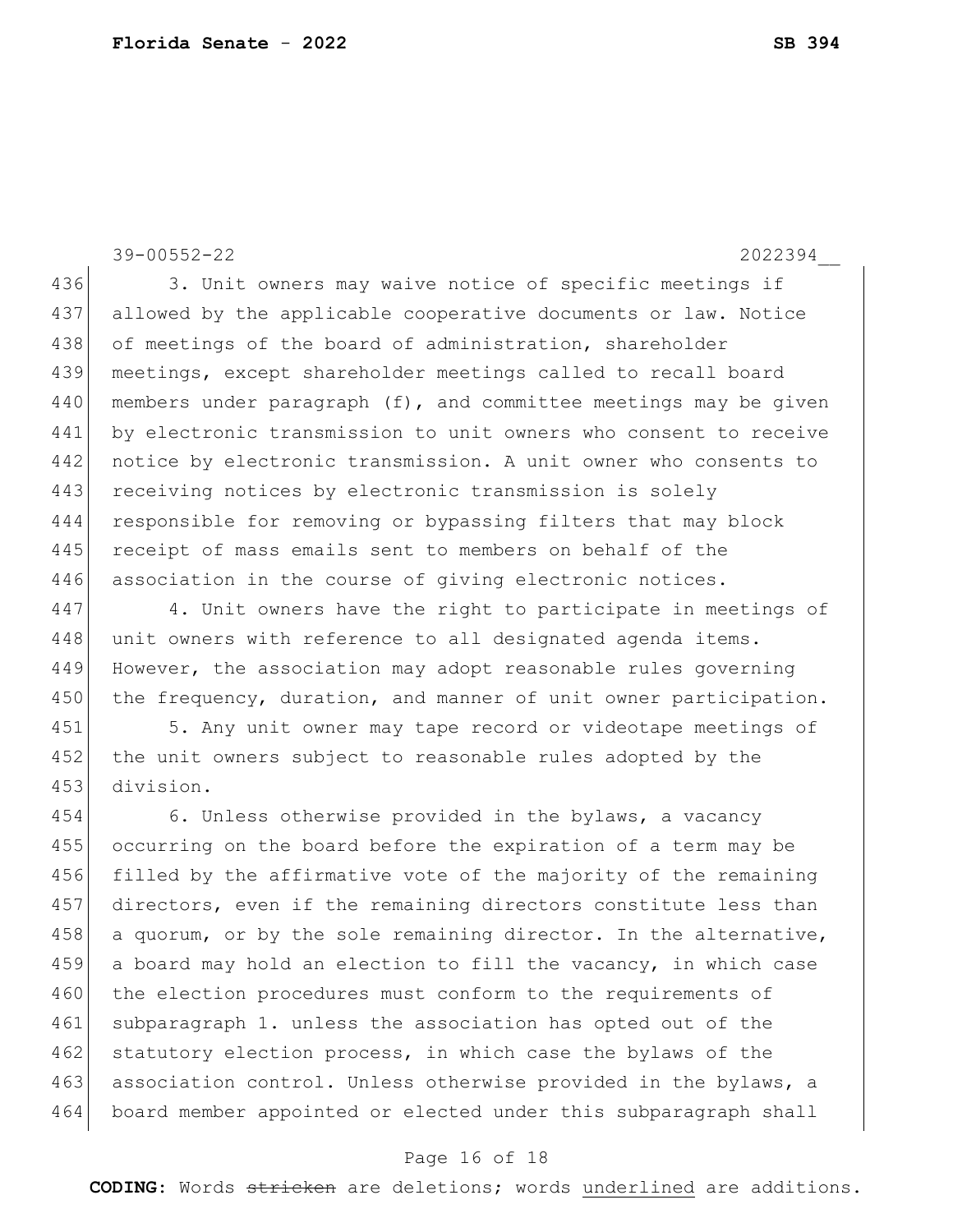|     | $39 - 00552 - 22$<br>2022394                                        |
|-----|---------------------------------------------------------------------|
| 465 | fill the vacancy for the unexpired term of the seat being           |
| 466 | filled. Filling vacancies created by recall is governed by          |
| 467 | paragraph (f) and rules adopted by the division.                    |
| 468 |                                                                     |
| 469 | Notwithstanding subparagraphs $(b)$ 2. and $(d)$ 1., an association |
| 470 | may, by the affirmative vote of a majority of the total voting      |
| 471 | interests, provide for a different voting and election procedure    |
| 472 | in its bylaws, which vote may be by a proxy specifically            |
| 473 | delineating the different voting and election procedures. The       |
| 474 | different voting and election procedures may provide for            |
| 475 | elections to be conducted by limited or general proxy.              |
| 476 | Section 3. Subsection (1) of section 720.3033, Florida              |
| 477 | Statutes, is amended to read:                                       |
| 478 | 720.3033 Officers and directors.-                                   |
| 479 | (1) (a) Within 90 days after being elected or appointed to          |
| 480 | the board of a homeowners' association with at least 10 units,      |
| 481 | each director shall do both of the following:                       |
| 482 | 1. Certify by affidavit in writing to the secretary of the          |
| 483 | association that he or she has read the association's               |
| 484 | declaration of covenants, articles of incorporation, bylaws, and    |
| 485 | current written rules and policies; that he or she will work to     |
| 486 | uphold such documents and policies to the best of his or her        |
| 487 | ability; and that he or she will faithfully discharge his or her    |
| 488 | fiduciary responsibility to the association's members. Within 90    |
| 489 | days after being elected or appointed to the board, in lieu of      |
| 490 | such written certification, the newly elected or appointed          |
| 491 | director may                                                        |
| 492 | 2. Submit a certificate of having satisfactorily completed          |
| 493 | the educational curriculum administered by a division-approved      |

## Page 17 of 18